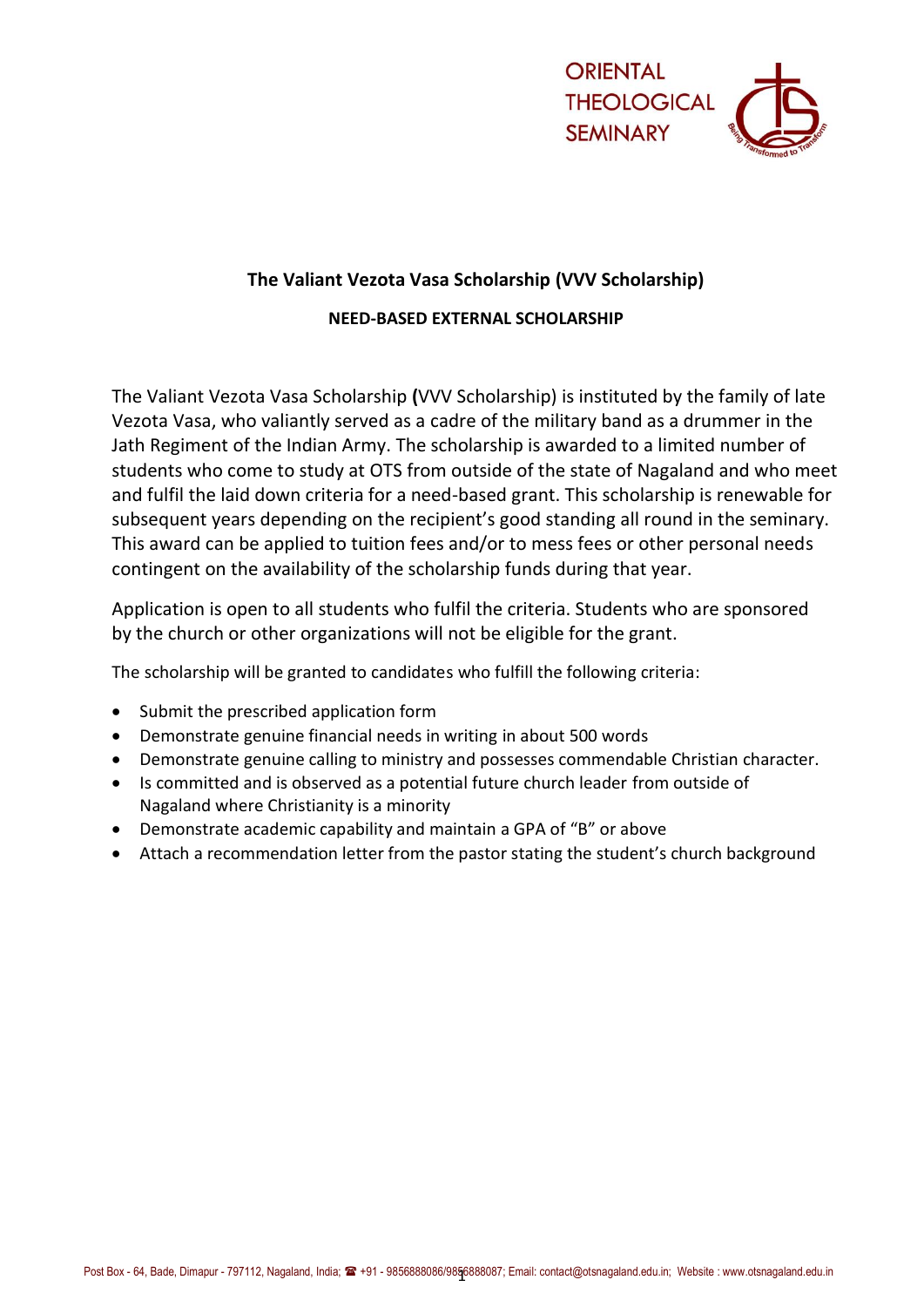### **VVV SCHOLARSHIP APPLICATION FORM**



|  | GPA in OTS (if applicable): __________________Class: ___________________Year: ______________________ |  |  |  |  |  |
|--|------------------------------------------------------------------------------------------------------|--|--|--|--|--|
|  |                                                                                                      |  |  |  |  |  |
|  |                                                                                                      |  |  |  |  |  |
|  |                                                                                                      |  |  |  |  |  |
|  | If employed by the government, state the department and the designation/position:                    |  |  |  |  |  |
|  |                                                                                                      |  |  |  |  |  |
|  |                                                                                                      |  |  |  |  |  |
|  |                                                                                                      |  |  |  |  |  |
|  |                                                                                                      |  |  |  |  |  |
|  |                                                                                                      |  |  |  |  |  |
|  |                                                                                                      |  |  |  |  |  |
|  |                                                                                                      |  |  |  |  |  |
|  | If employed by the government, state the department and the designation/position:                    |  |  |  |  |  |
|  |                                                                                                      |  |  |  |  |  |
|  |                                                                                                      |  |  |  |  |  |
|  |                                                                                                      |  |  |  |  |  |
|  |                                                                                                      |  |  |  |  |  |
|  |                                                                                                      |  |  |  |  |  |